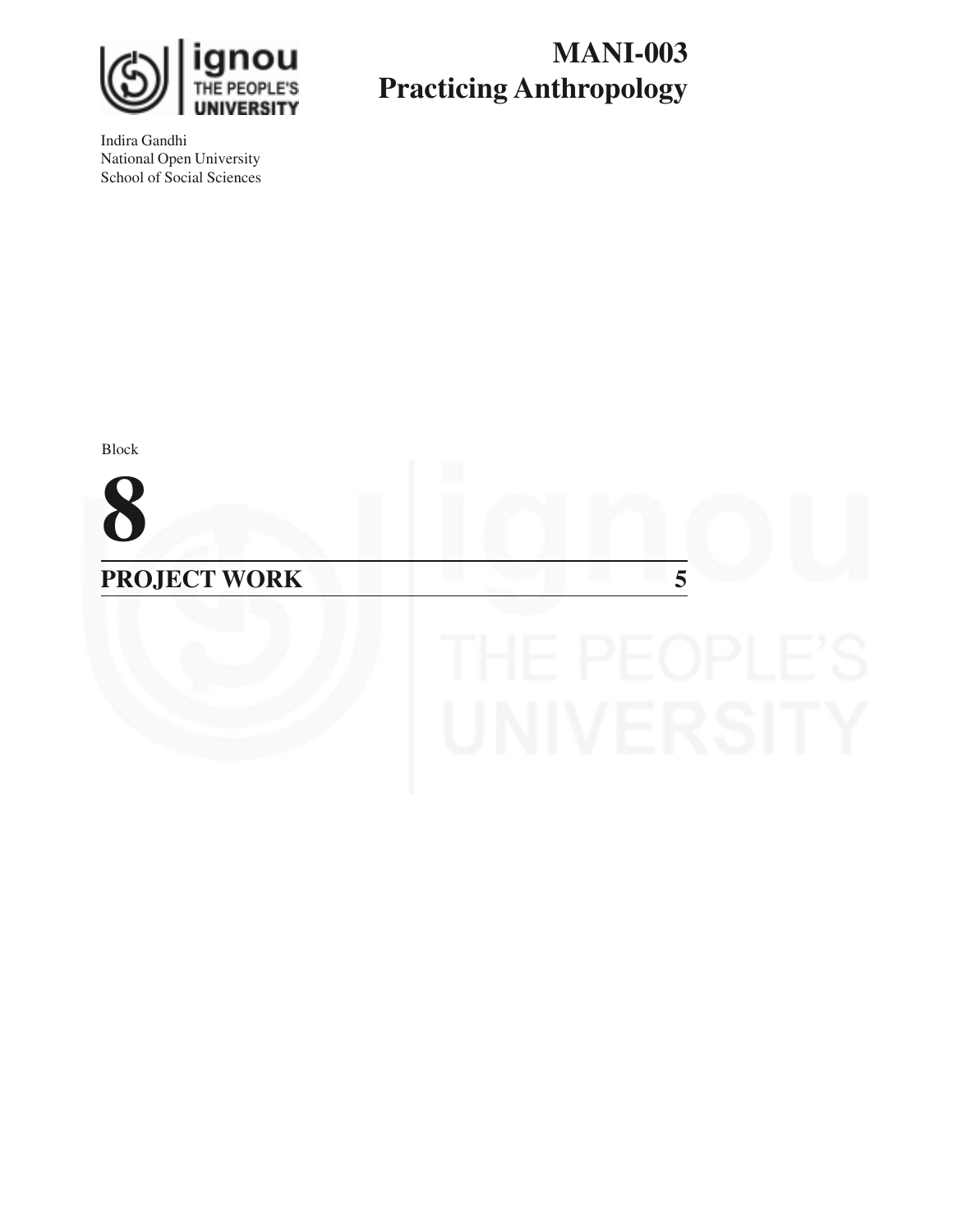#### **Expert Committee**

Prof. R.K. Pathak Department of Anthropology Panjab University, Chandigarh.

Professor P.Venkata Rao Department of Anthropology School of Social Sciences University of Hyderabad Andhra Pradesh

Prof. D. K. Behera Head, Department of Anthropology Sambalpur University, Odhisa

Dr. V. K. Kashyap Chief Forensic Scientist Directorate of Forensic Science (DFS) Ministry of Home Affairs, New Delhi

Mr. Viraf Mehta Former Chief Executive Partenrs in Change, New Delhi

Dr. Rajiv Dasgupta Associate Professor Centre of Social Medicine and Community Health Jawaharlal Nehru University, New Delhi

#### **Faculty of Anthropology SOSS, IGNOU**

Dr. Rashmi Sinha, Reader Discipline of Anthropology IGNOU, New Delhi

Dr. Mitoo Das Assistant Professor Discipline of Anthropology IGNOU, New Delhi

Dr. Rukshana Zaman Assistant Professor Discipline of Anthropology IGNOU, New Delhi

Dr. P. Venkatramana Assistant Professor Discipline of Anthropology IGNOU, New Delhi

Dr. K. Anil Kumar Assistant Professor Discipline of Anthropology IGNOU, New Delhi

Academic assistance provided by Dr. N.K. Mungreiphy, Research Associate (DBT) for the Expert Committee Meeting.

**Programme Coordinator: Dr. Rashmi Sinha, SOSS, IGNOU, New Delhi Course Coordinator: Dr. Mitoo Das, SOSS, IGNOU, New Delhi**

#### **Content Editor**

Prof. P. Venkata Rao Department of Anthropology School of Social Sciences University of Hyderabad, Andhra Pradesh

#### **Blocks Preparation Team**

#### **Block Introduction**

Prof. P. Venkata Rao Department of Anthropology School of Social Sciences University of Hyderabad Andhra Pradesh

#### **Project Work (Manual)**

Dr. Mitoo Das Faculty of Anthropology School of Social Sciences IGNOU, New Delhi

*Authors are responsible for the academic content of this course as far as the copyright issues are concerned*

| <b>Print Production</b>                        | <b>Cover Design</b>             |
|------------------------------------------------|---------------------------------|
| Mr. Manjit Singh                               | Dr. Mitoo Das, Asstt. Professor |
| Section Officer (Pub.), SOSS, IGNOU, New Delhi | Anthropology, SOSS, IGNOU       |

October, 2012

 *Indira Gandhi National Open University, 2012*

ISBN-978-81-266-6262-3

*All rights reserved. No part of this work may be reproduced in any form, by mimeograph or any other means, without permission in writing from the Indira Gandhi National Open University.*

*Further information on Indira Gandhi National Open University courses may be obtained from the University's office at Maidan Garhi. New Delhi-110 068.*

Printed and published on behalf of the Indira Gandhi National Open University, New Delhi by the Director, School of Social Sciences.

Laser Typeset by : Tessa Media & Computers, C-206, A.F.E.-II, Okhla, New Delhi Printed at :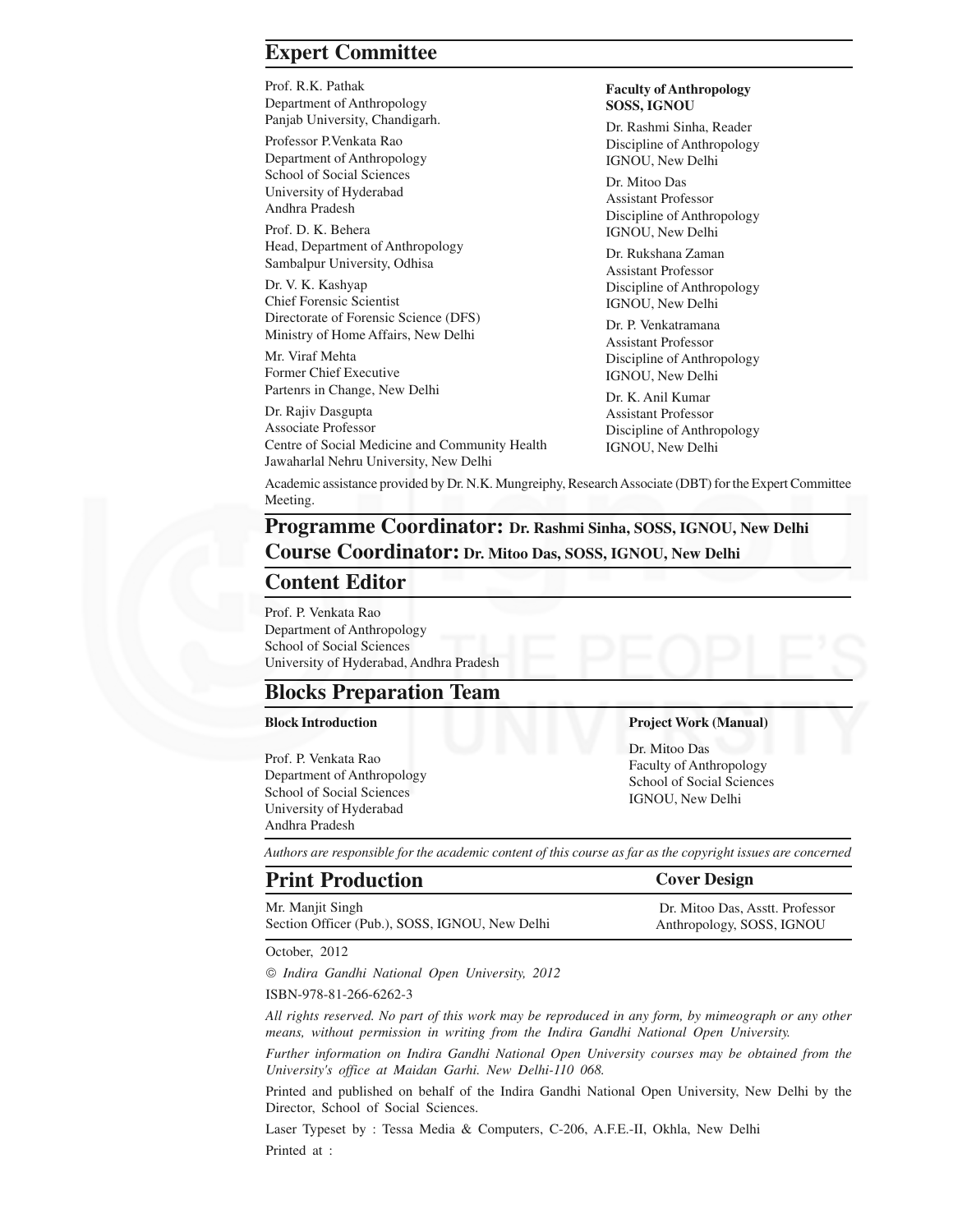# **BLOCK 8 INTRODUCTION**

All students of anthropology carry out research as part of their training and submit a fieldwork based dissertation for evaluation. Though it is essential for becoming an anthropologist, practicing anthropologists need to do more specialised project work. The aim of this project work for practicing anthropologists is to ensure more relevant practical experience. Hands–on experience related to the areas in which they want to pursue their career will provide an added advantage to practicing anthropologists. The project experience of practicing anthropology can be a stepping stone for a non-academic career. The candidates can highlight this experience as part of resume meant for potential employers and funding agencies.

In practicing anthropology, the objective of project work is to apply anthropological knowledge to problem solving, decision making, and policy formulation. The practitioner makes use of the anthropological training for the betterment of the conditions of people in specific domains. Practicing anthropology is operational under various arenas and settings. A practicing anthropologist can be an individual activist or advocacy campaigner, self employed person acting as consultant catering to the needs of clients, or an employee of governmental/ private/ non-governmental organisations. All these need a different kind of orientation. Thus, the possibilities for doing project work are manifold for a practicing anthropologist.

Practicing anthropology is action oriented and application oriented. But, it is important to keep in mind that theory and practice are closely connected. Theory without application is useless. But applications that do not lead to some generalisation or conceptualisation useful for future practitioners become redundant. The practicing anthropologist makes use of suitable research techniques he has learnt as part of her/his training. For example depending on the topic, the student can go for more participatory techniques like Participatory Rural Appraisal, Rapid Rural Appraisal, Focused Group Discussions etc. While carrying out the project work, the candidate should keep in mind the ethical issues s/he is already familiar with.

The practitioner may take up a project which will lead to positive action for people affected by wrong policies. S/He may undertake a more realistic assessment of the development needs and priorities of people and present them in coherent manner useful for policy makers, and administrators to act upon. The practicing anthropologist may take up work on specific problems according to the needs of the clients and suggest plausible solutions as a consultant. A student can take up project work in various areas such as agriculture, marketing, medical practices and interventions, rights issues, non-profit/non-governmental organisations, policy issues, social services, nutrition, genetic counseling, occupational ergonomics, designing products/ tools / machinery, preparation of interventional visual material, advocacy for indigenous knowledge/ rights, etc.

The instructions given in the project manual will help you to undertake the project work as per the requisite expectations.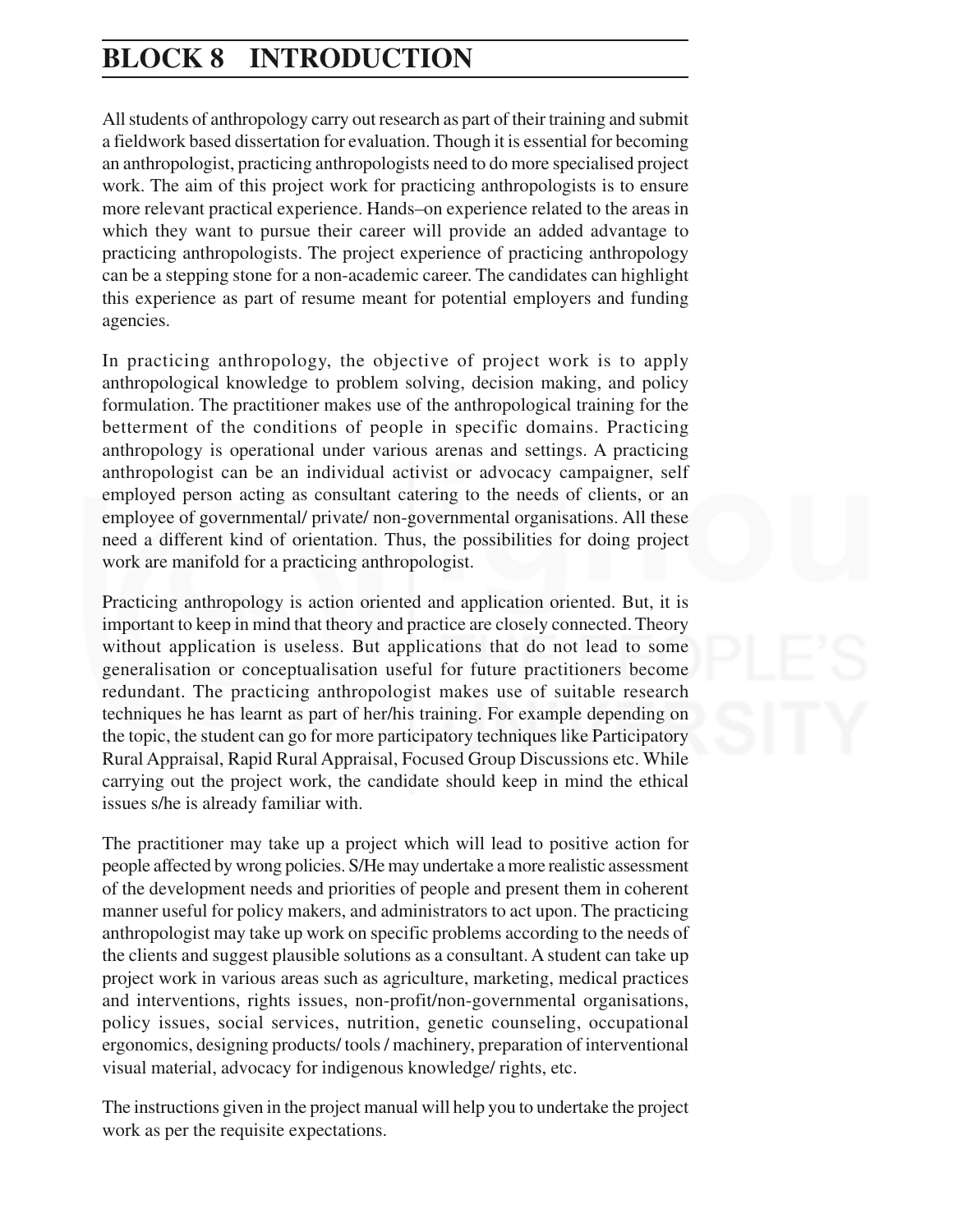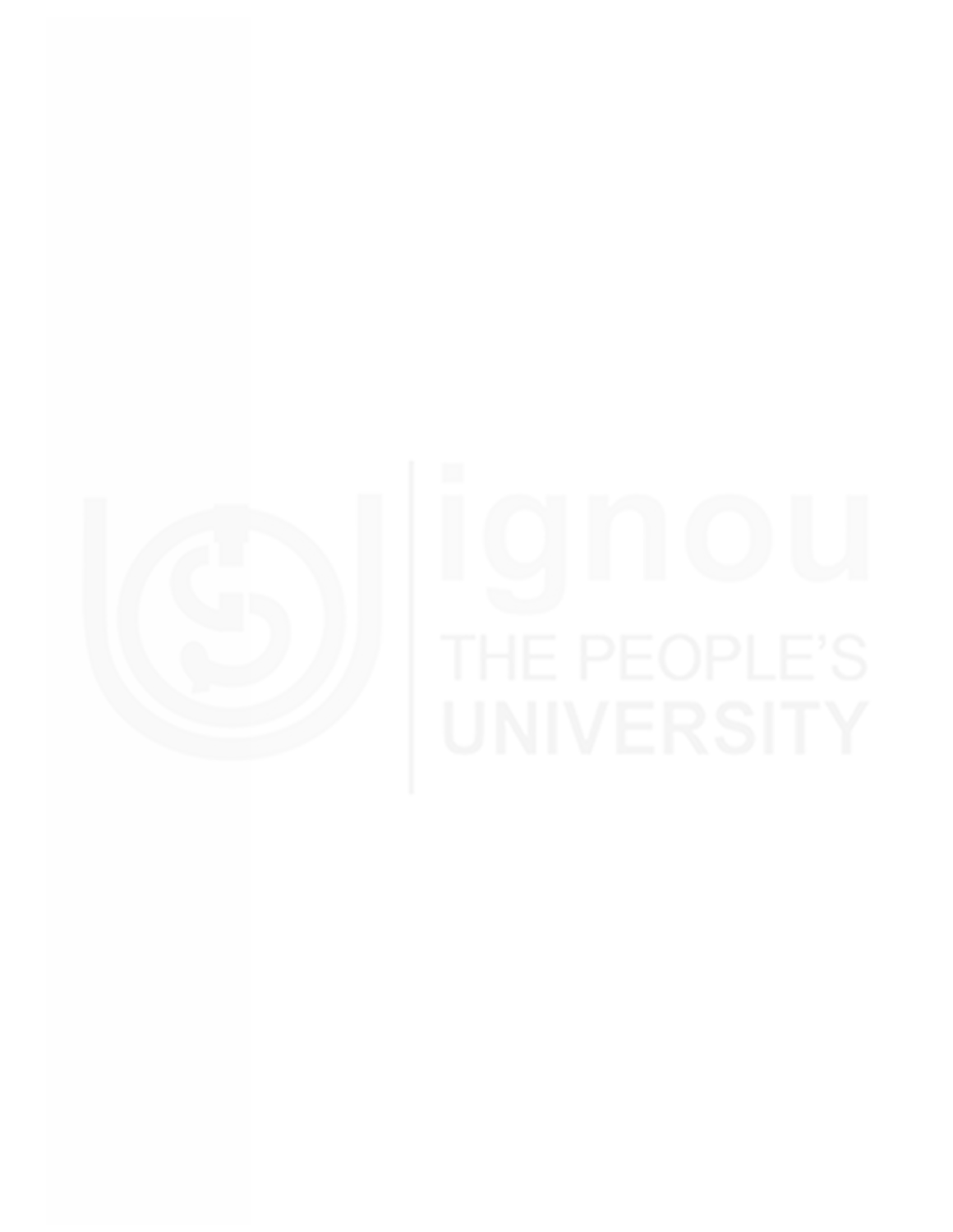# **Project Work PROJECT WORK**

## **Contents**

- 1.1 Introduction
- 1.2 Project Work
- 1.3 Report Writing
- 1.4 Methodologies in Practicing Anthropology
- 1.5 Types of Project Work
- 1.6 Selection of the Project Work Mentor
- 1.7 Structure of the Project Report
- 1.8 Presentation of References Cited
- 1.9 Project Work Submission
- 1.10 Criteria for Evaluation
- 1.11 General Instructions related to Project Work
- 1.12 Other Important Matter



This project work will help the learner to:

- $\triangleright$  hone research skills:
- $\triangleright$  use scientific methods of investigation for any application oriented research problem;
- $\triangleright$  build skills in analysing, writing and presenting;
- $\triangleright$  build the capability to make use of multi disciplinary methods and techniques; and
- Ø understand diverse issues and problems of communities and societies in various areas.

Within this framework, this course enables the learner to:

- $\triangleright$  Identify appropriate research problem.
- $\triangleright$  Choose the area and population.
- $\triangleright$  Identify and use appropriate research methodology.
- $\triangleright$  Establish rapport in field area.
- $\triangleright$  Collect data by using primary and secondary source of data.
- $\triangleright$  Use specific data collection techniques appropriate for applied/ practicing anthropologists.
- $\triangleright$  Writing a report on the basis of the investigation and data collected. This should interpret the issue taken up anthropologically.
- $\triangleright$  In the report further, formulating a dummy plan/policy for action.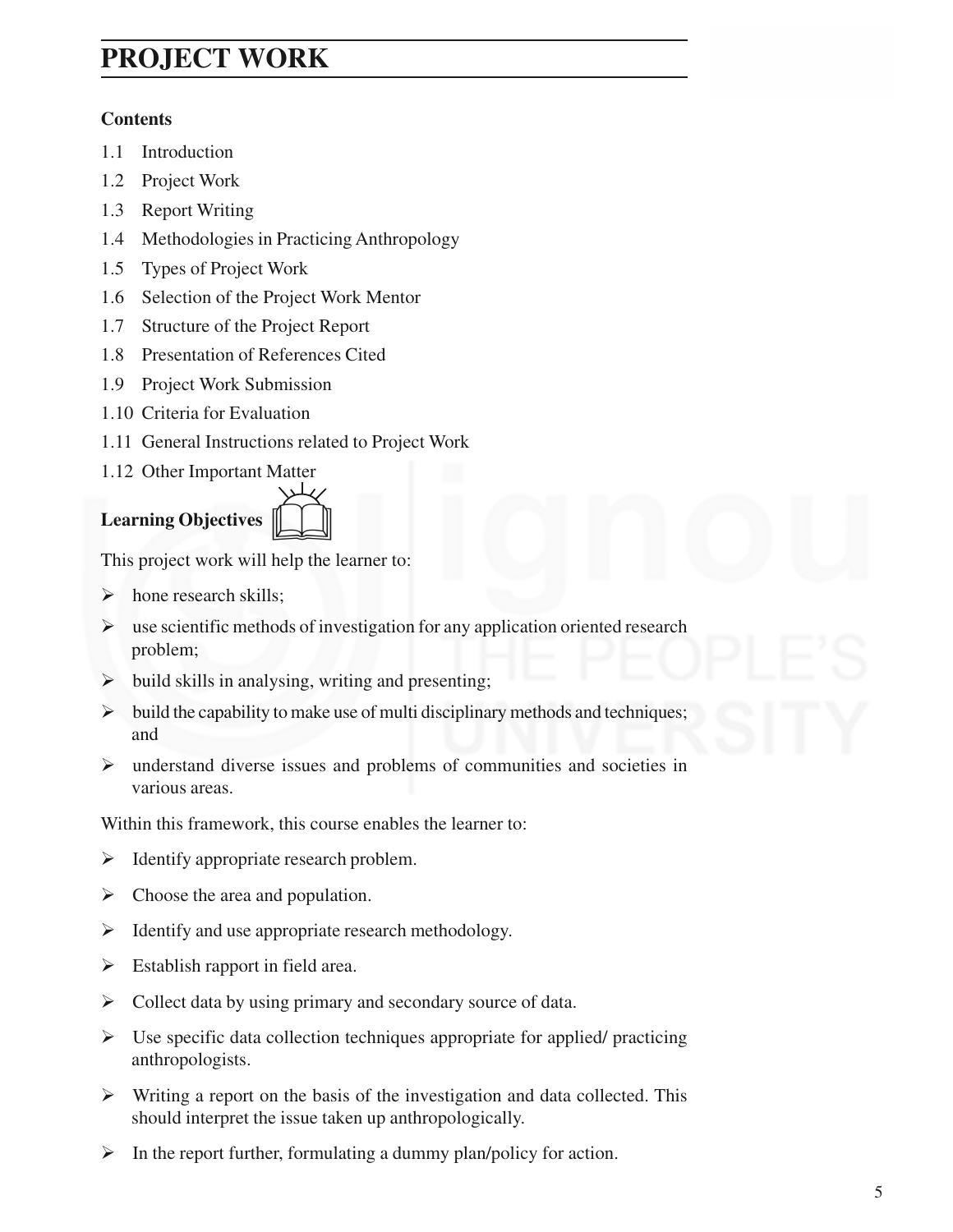# **Project Work 1.1 INTRODUCTION**

This final block of the course on *Practicing Anthropology* is a pragmatic component which we call the project work. You are allowed to expand this course specific project work into your full-fledged masters dissertation. In this manual we will provide you with instructions and ideas about how a project work for this course is to be conducted and its benefits. This project work is a one credit piece. This means a maximum of 30 hours can be allotted to your project work. These 30 hours may be divided into 3 hours per day to make it into a ten day venture or as the work demands.

Project work is a needed requisite in this course as the course itself is one which tries to bring forth the fact to the learners that anthropology is an applied science: a science, which can be put to practice. This project work will be a reflection of the methodologies and approaches learnt at the beginning and end of the course, in terms of applicability while the central lessons can act as examples or concerns where such application can be validated. Thus, after reading and understanding the lessons provided in the 7 Blocks, this final practical Block will assist and prepare you for possible career options in different fields requiring anthropological know how. The experiment in the form of this project should be based on concepts and aspects which can be associated to practicing and applied anthropology.

It is expected that you will decide on any topic or concern which can be researched anthropologically. For this you will among other things, begin with a study of any literature of relevance which will guide you to proceed further convincingly and systematically.

This project will allow you to take up issues and problems pertaining to areas which have been covered earlier in the various lessons and offer suggestions and solutions. You may also be creative and go beyond these lessons and take up topics of your own interest which can provide practicing anthropology to play a role. This will help you to garner your skills learnt through anthropological training and of course may even prepare yourself for professional assignments in the future. This trial project can actually act as a guide for your future, as a person responsible for bringing about changes in and for communities. In this whole process, you will have a mentor who will familiarise you with the processes and norms to be followed through the creation of a convincing and noteworthy project.

# **1.2 PROJECT WORK**

Having briefed you about what the project work will entail broadly, let us now give a brief description of the meaning and purpose of the project work itself in this course. In anthropology, research is an intrinsic part to understand the subject better. It also fosters growth of the subject with newer insights into it. Practicing anthropology as a sub-discipline of anthropology goes a step further where anthropological knowledge itself becomes the act for improvement in society. This project work as mentioned above will assist the learner to practice the conduct of research in a way to bring about change in different areas of society. The fields may range from biological to social arenas which aspires and requires improvement and positive change. This project work may emerge as a model for projects which can be created for such real changes. Project work is nothing but an introduction to research and investigation.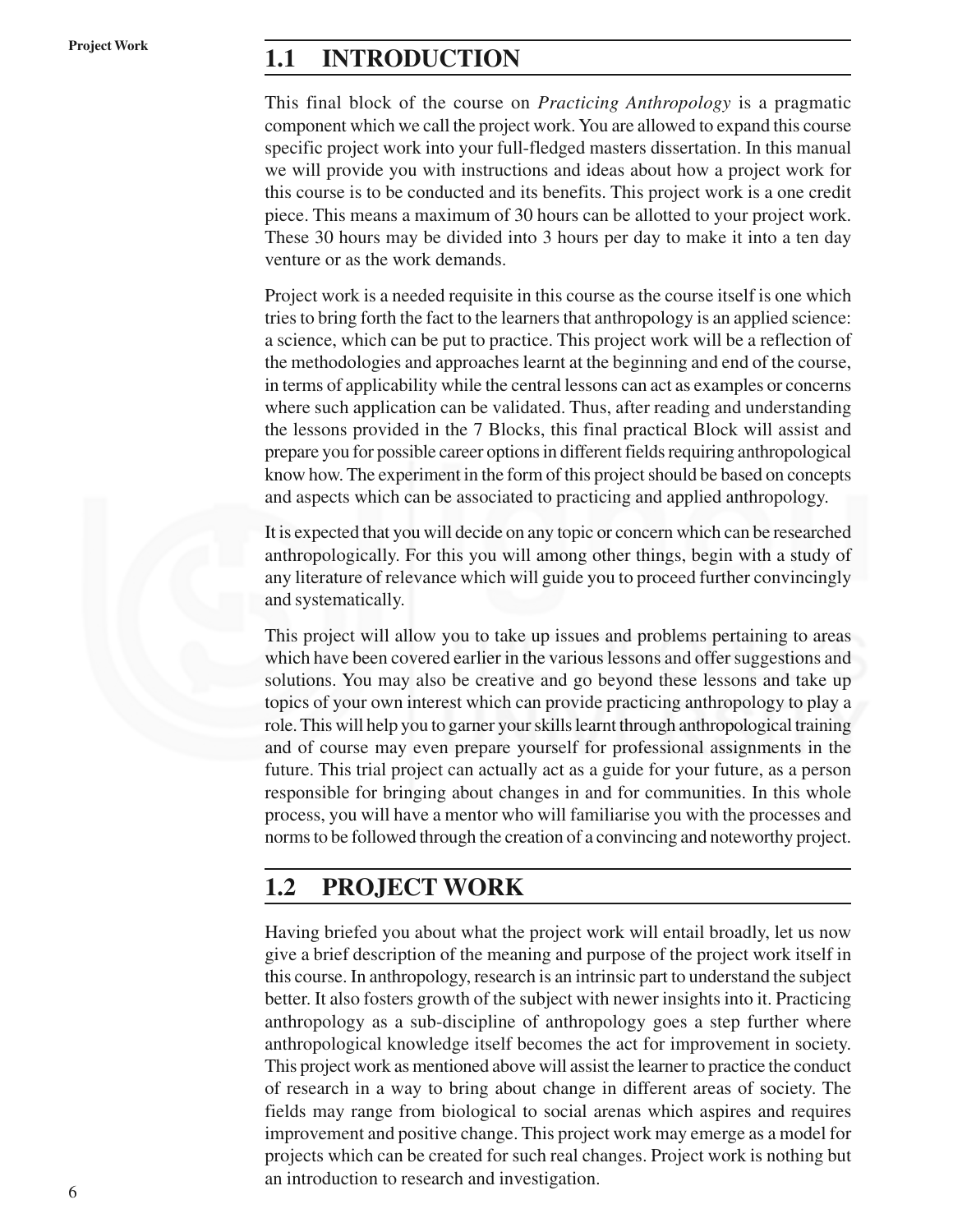Through research we look for and gain knowledge. And this we do through a **Project Work** methodical approach. Thus research is viewed as a logical and organised pursuit for pertinent data on any specific subject. How the project work will shape up finally will be dependent on how you look for and design knowledge. To select a topic, you may either opt for a theme or subject from either social anthropology or biological anthropology or a topic which has elements of both branches. This project work as stated earlier will play an important role in the development of your growth as an anthropologist. The fieldwork that you will conduct, with immense involvement and observation, will give you a deeper view into the issue itself and whatever it is connected to. It will also allow you a podium which can be used to garner your professional career. However in all this, you have to decide from the beginning, on what concern you want to work on and accordingly formulate hypotheses (if required). In this project work, though you will have a mentor who will guide and supervise you, but do remember, that the work will be your own idea and creation.

## **1.3 REPORT WRITING**

The report you write is a documentation of the entire research process. Designing and finalising a project report entails a lot of effort. A project report is not achievable without the administration of pure research. To create a project report, one has to follow some vital steps. To begin with, you have to define the project that you want to carry out. A problem is to be taken up. The problem should be one which contains rationality and analytical meaning. The formulation of a well defined research problem surely helps in the solving of the problem itself from an operational view point. Another important step is the research design. Research designs are of different kinds. In this project work, your emphasis will have to be on applied or practicing anthropology, hence your design must suit your project. The universe and the unit of study should be clearly sought out. The objectives and aims of the research should be kept in mind and the issue to be investigated should be focused. This helps in achieving clear cut results. Each significant aspect you want to research should be described in operative terms in connection to the research project. The research plan should point out the methodology to be applied in solving the problem. Here in accurate information of the techniques to be used is to be given. Other things to be kept in mind are, a clear description of the population to be studied is to be provided, how the sample for study is to be identified, is to be indicated and statistical methods, if used for data processing, must be mentioned in the research plan. Apart from the descriptive parts, the analytical part of the report will give a clear idea about how you arrived at your conclusions and suggestions in logical manner.

# **1.4 METHODOLOGIES IN PRACTICING ANTHROPOLOGY**

Broadly the project work involves identification of problem and contemplating a solution or remedial action. In practicing anthropology the methodologies centre on three concerns: collection of information, formulating policy or plans and putting them into action. It involves practices connected to creating and sharing information to solve any pragmatic issue. In this the practicing anthropologist might also have to play the role of an interventionist (say between the government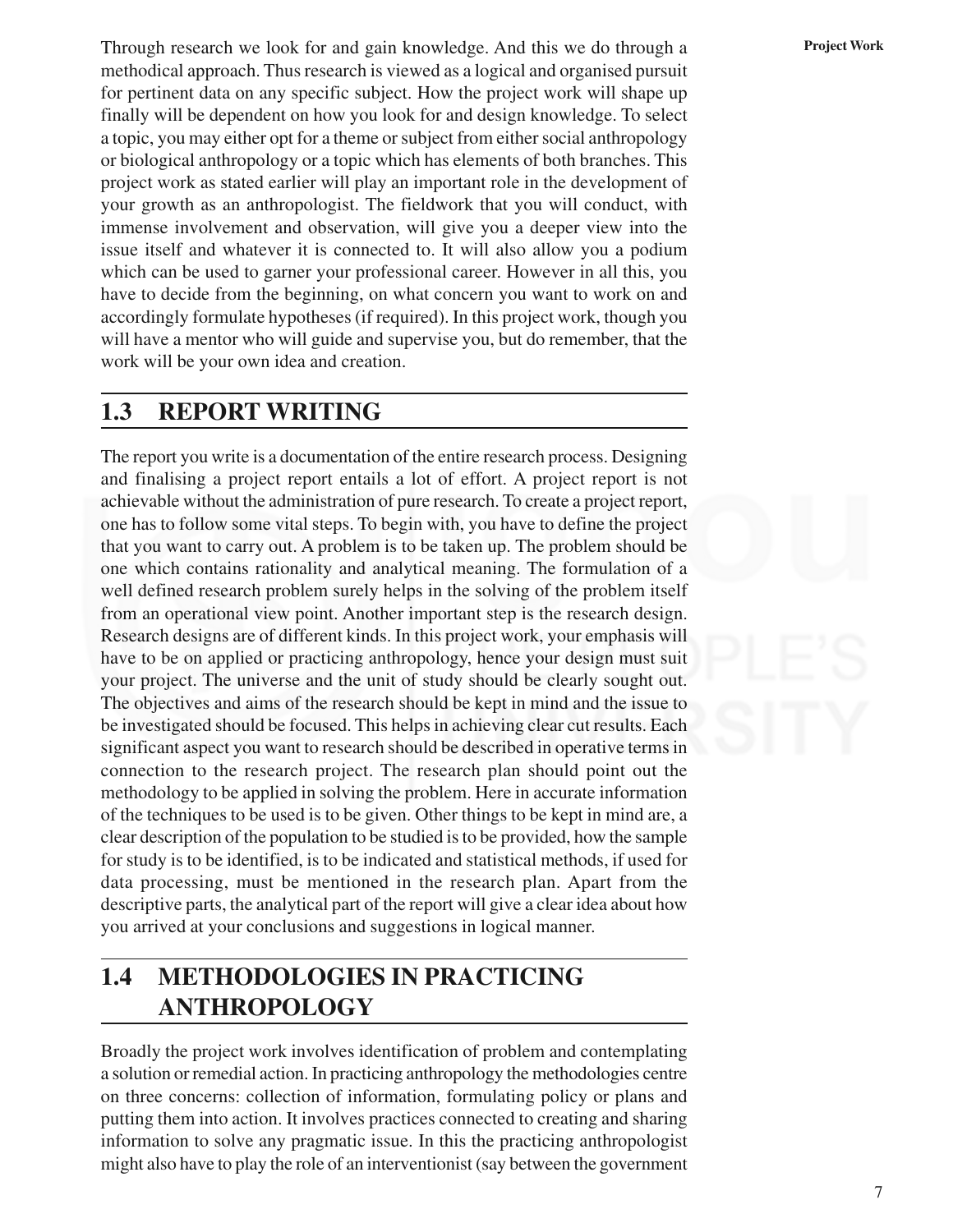**Project Work** and the community), a policy researcher or an agent of change. In this project work, it is the collection of data and analysis and interpretation of a real problem is what we are looking for. In some cases, formulating a model of a plan, a scheme or a policy is what you will concentrate on. As far as action is concerned, since this is not a real scenario, and only a project, we are aware that action cannot be portrayed in your report. Thus the final part of your report if needed will contain the model plan/policy or an intervention which you will design which hopefully will be convincing enough to guide future action.

> We all know by now, that information is collected through research. For this a problem will be identified through a hypothesis and information in practicing anthropology is gathered by means of interviews and focus group discussions or other relevant research techniques. The information which we deal with can range from raw data to general theory. Mostly, practicing anthropologists deal with information between these two poles. Through these methods of research we are able to move from observation, through various levels of abstraction, to more general theoretical statements. While the goal of practicing work is application of knowledge and not the production of theory, the patterns of research logic are similar to those used in theoretical pursuits.

> Today practicing anthropologists are not just people who predict change but they are the ones who really act as participatory agents of change with their association and support of the community. Thus it promotes and enhances the ideas of participation and action. A multiplicity of new approaches to apply anthropological knowledge arose. They are action research: RRA (Rapid Rural Appraisal) and PRA (Participatory Rural Appraisal), participatory action research, participatory methods of interviewing, quantification, collaborative research, culture action, resource mapping, social mapping etc. Besides these the usual anthropological methods and techniques like observation, questionnaires, interviews, case studies, life histories, statistical analysis, etc. are also used.

> To help you work better on your project work please read Unit 2 (*Approaches in Practicing Anthropology*) of Block 1 and Unit 1 (*Tools for Professional Practice*) of Block 7 carefully. Both chapters will guide you on these methodologies.

> As for a practicing anthropologist, after collection of information and its interpretation, the next step is formulating or shaping an effective plan or a policy. You too as part of this project are encouraged to design a model of a plan or a policy. Since the main agenda of the practicing anthropologist is to try to bring about change in communities, this plan design will be a good way to test your abilities as a future practicing anthropologist. Formulating a plan is the goal setting and analysis step which formulates a guide for the action. However, as stated earlier if you plan to work on a project which does not allow the making of a model plan, this too is allowed.

## **1.5 TYPES OF PROJECT WORK**

This project work should entail anthropological topics, themes or concerns which are appropriate to the course on *Practicing Anthropology*. We provide a list of descriptive topics which will give you an idea about the kind of topic you can think of and choose for your project. The list provided below is just examples. Your choice of topic should contain substantial space for originality and something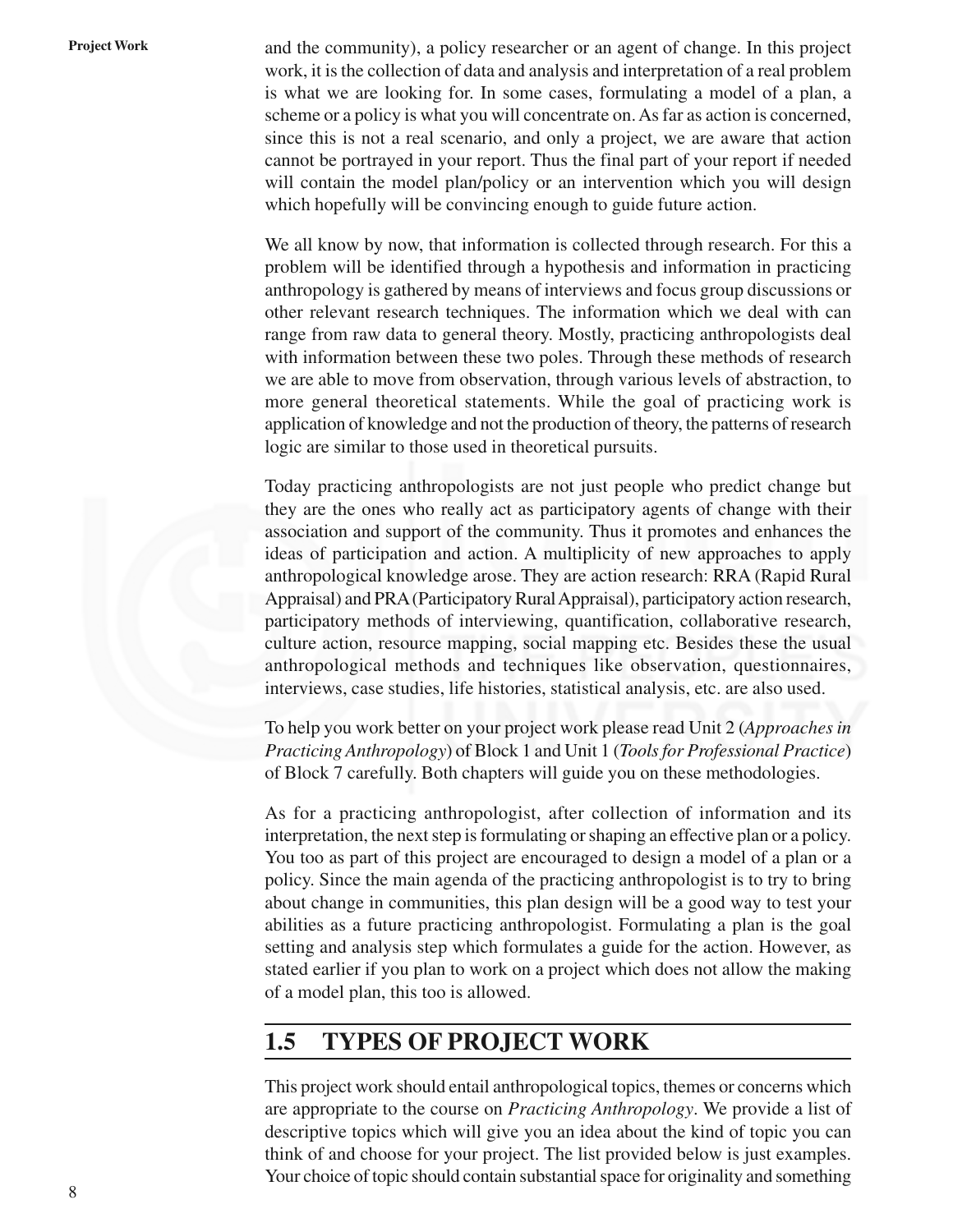which can generate new knowledge or can prove useful to society. It is better if **Project Work** you think innovatively and visualise your own area of interest and topic beyond the given list. Some ideas that may help you decide on a topic related to Practicing Anthropology are listed here:

- Migration from Villages and Availability of Jobs in Urban Areas
- Union Bodies in Corporate Houses
- Consumer Attraction towards and Behaviour in Malls
- Cultural Understanding of Illness and its Significance in Delivering Remedies
- Study of T-shirts and their Different Sizes in any Shop
- Emergence of Small Exotic Eateries in Tourist Spots by Locals: Hope for a Better Living
- Investigation of Crime Scene with Forensic Tools
- Studying Couples opting for Genetic Counselling
- Infrastructure of Local Schools/ Colleges
- Facilities rendered by Primary Health Centres
- Understanding Genetic Epidemiology of a Local Group
- Earthquakes and People's Preparedness
- Rehabilitation of a Flood Effected Community
- Working towards Enhancing Tourism in own Locality
- Increase in Sexually Transmitted Diseases due to Unchecked Tourism
- Impact of Films/TV on Society
- Facebook Offerings and the Transformations on the Real and Virtual Youth
- Tobacco Smokers and Health Interventions
- ChildWorkers and Factory Hazards on them
- Changing Lifestyles and Utility of Kinanthropometry in Them
- Chair Making Factory and its Concerns in Designing
- Preparation of Working Plan for Welfare of an Identified Population
- An Assessment of User Friendliness (for Differently Abled) of Public Facilities
- Social Analysis of a Development Project/Programme
- Assessing and Reorienting Policy Interventions in Agriculture
- Social Inputs for Immunisation/Disease Control Programme
- Assessing Malnutrition in a Population and Preparing a Strategy to Deal with It
- Study of Communal Unrest and Preparing an Awareness Campaign
- Rights of a Selected Group and their Violation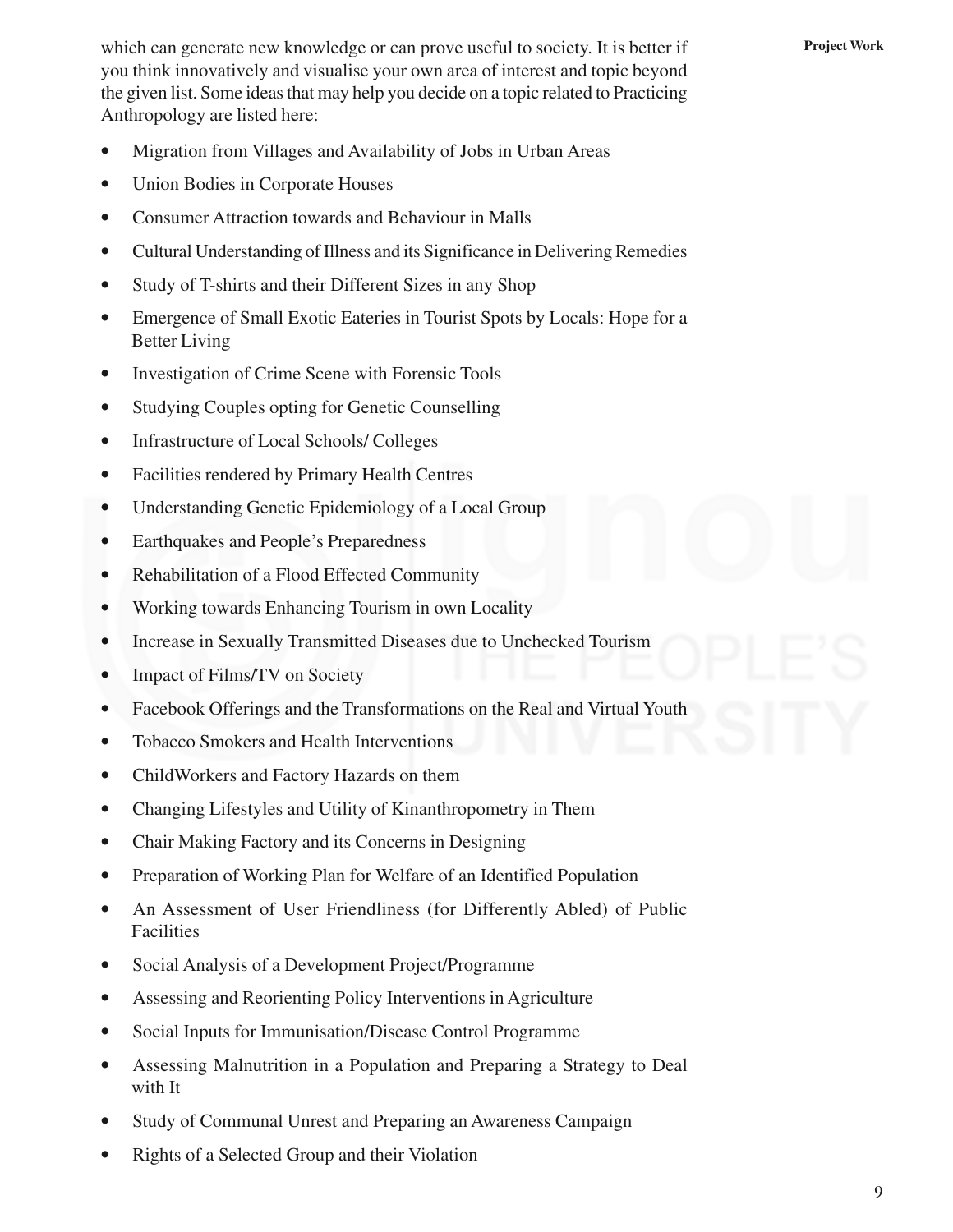**Project Work** The list provided above is to be taken as examples and you may think of similar themes. You can select one with which you are most comfortable with and relate to. This will help you increase your keenness to research and produce a highly creative and novel piece of work which will reflect your anthropological acumen.

> This project work can be expanded by using it for the compulsory course on *Fieldwork and Dissertation* (MANP-001). The student can formulate a project problem with the help of a mentor and commence working after getting the necessary approval.

> The formats of the cover and first pages are given subsequently. The length of the report may be approximately 10,000 (ten thousand) words, with one and a half space typed on an A-4 sheet and spirally bound. This does not include the area map and photographs including that of the learner in the field. The report should be written in English.

> You need to complete this project work as part of your compulsory second year course MANI 003. Award of the degree is subject to the successful completion of your project work. To be able to successfully complete this course you must secure a minimum of 50% of marks. We would prefer to receive a typed and bound copy of your project work. Keep both these things i.e., expected study hours and the expected length of your work in mind while choosing a topic.

# **1.6 SELECTION OF THE PROJECT WORK MENTOR**

Your Project Work will be guided by a mentor duly recognised by the Indira Gandhi National Open University. Learners can choose a mentor, who is well versed in anthropology and more specifically in applied or practicing anthropology with expertise in either from physical, social or both depending upon the topic chosen. However, the person shall hold a senior position in any university or institute. A brief bio-data of the mentor along with the project proposal/synopsis should be sent to the MAAN Programme Coordinator at IGNOU, New Delhi for approval, before commencing for project work. A plan of the project work can also be discussed with the Course Coordinator at IGNOU, before commencing it.

On the envelope containing the research proposal, write on the top:

# **MAAN PROJECT PROPOSAL/SYNOPSIS (MANI- 003)**

- For January session submit latest by 31st of May
- For July session submit latest by 30th of November

# **1.7 STRUCTURE OF THE PROJECT REPORT**

A report is an outcome of a project, so while presenting it due care should be taken to systematically arrange the contents of the project work. The following structure is recommended:

- $\div$  Title of the Project Work
- $\div$  Table of Contents
- $\triangleleft$  List of Tables and Photographs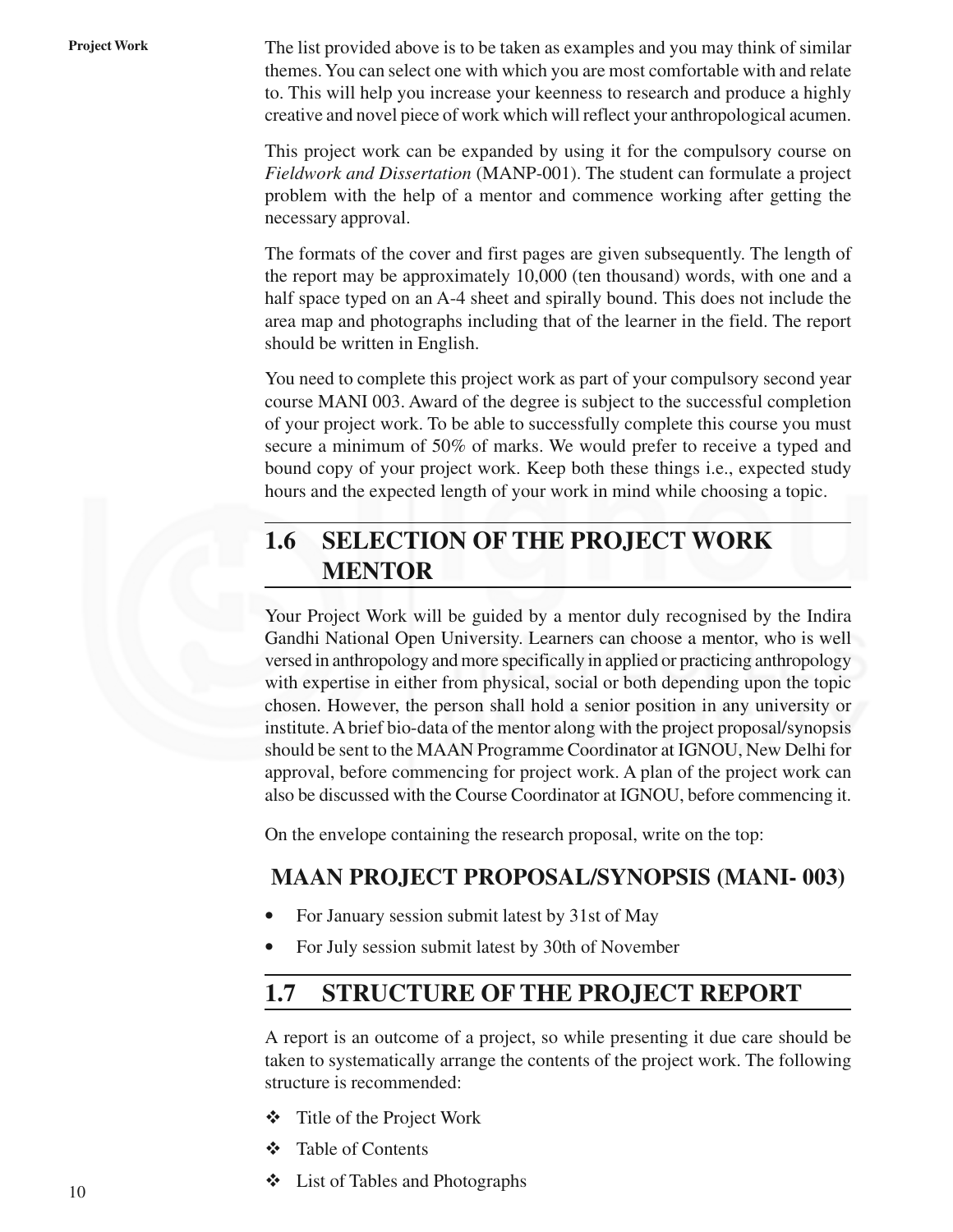- v Acknowledgements **Project Work**
- $\div$  Introduction
- $\div$  Literature Review
- ❖ Study Area and People
- $\div$  Materials and Methods
- v Data Analysis and Results (to be presented in chapters or sections or paragraphs)
- $\div$  Findings and Conclusions
- A Model of Formulated Plan/ Policy (if your project demands it)
- $\div$  The Tools like Questionnaires, Interview Guides etc. used in the Project Work
- v References

# **1.8 PRESENTATION OF REFERENCES CITED**

Studies and research on which your project work is based, which are data, ideas, quotations etc., should be acknowledged. This is to be done by citing the source used by you in the text and providing perfect information about it in the form of references. References help the reader to get a quick view to the inquiry on which your project is based. Citations always help in discerning sources of information, interpretations, theories and perceptions derived from others. It also assists the reader to analytically assess your work. Citations allow the reader to examine the precision of your quotations and also your comprehension of the materials.

In your first year project work for the course MANI-001, you were provided with a format of how to cite references. Below we provide you with the same list so as to create no ambiguity in its understanding.

- $\triangle$  When in the text you are referring to one author
	- ... Bindon (1994) discussed… or …
- $\bullet$  When the same author has more than one work referred in a single year
	- ... Bindon (1994a; 1994b)… for a single authored piece—use a, b, etc.
- $\triangleleft$  When the work is done by two people
	- ... Bindon and Crews (1993) discussed ... or
- $\triangleleft$  When the work is by three or more people use et al
	- ... Bindon et al. (1991) discussed…

When there is a list of citation involved, they should be arranged in alphabetical order then by date (year), separating references by semi-colons or commas. For example:

...is discussed by many workers (Bindon, 1994; Bindon and Crews, 1993; Simons et al 2011)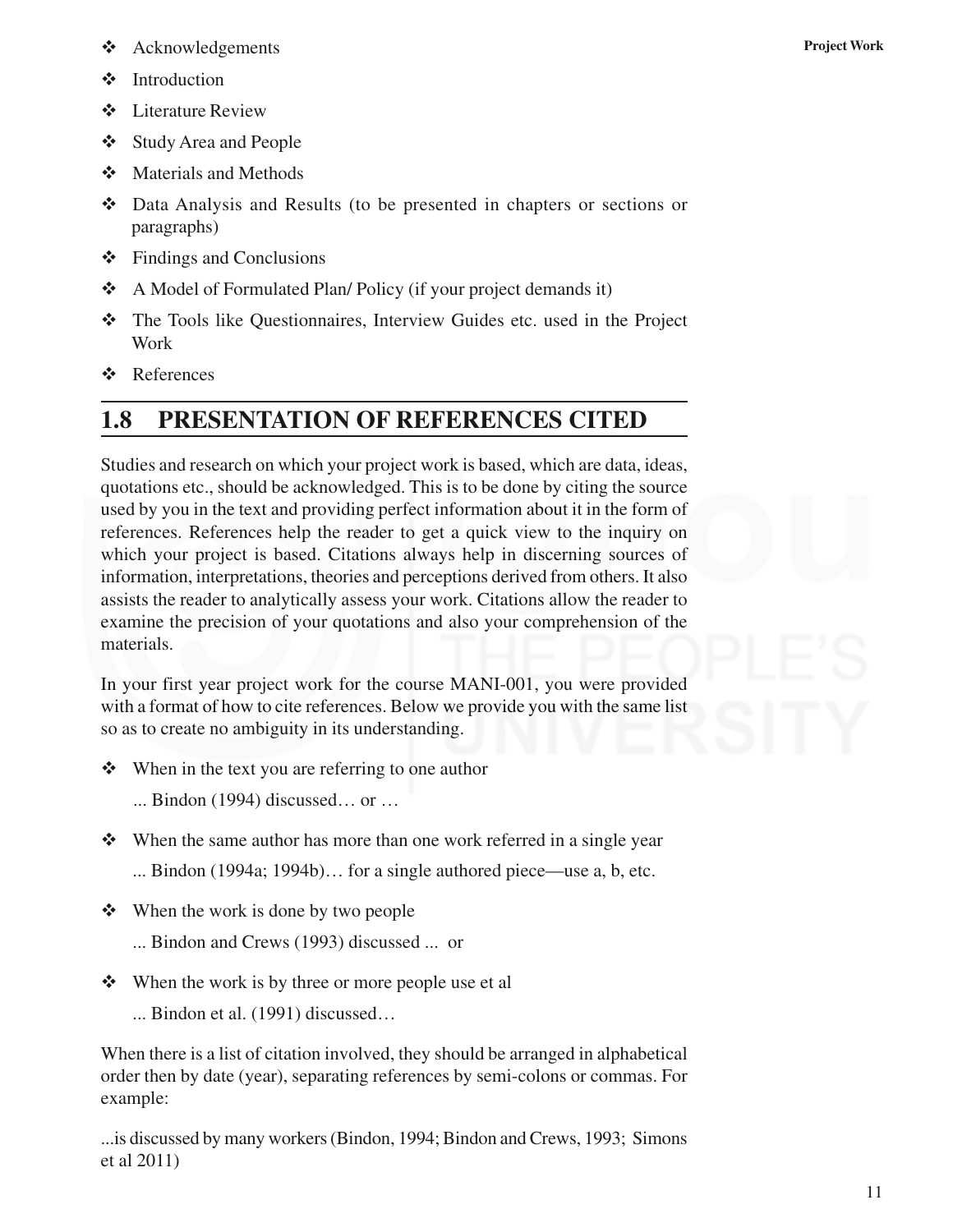**Project Work** It is very important to only list those references that are actually cited in the project report and not the ones which you consulted but did not cite. Author's name must be included in every reference, even if there are multiple publications by the same author or authors. The list of references must be in alphabetical order of the authors name and multiple sources by the same author or authors should be arranged chronologically. More than one publication by the same author in the same year must be designated a, b, etc. in the order they are encountered in the text and listed in the references in the same order.

> Now in the 'Reference' section the following format should be followed for clarity and uniformity.

#### **Journal articles**

Austin-Broos D. 1991. 'Aesthetics or Politics: A Choice for Anthropology'. *Social Analysis* 29:116-129.

Bindon JR. 1994. 'Some implications of the diet of children in American Samoa'. *Collegium Anthropologicum*, 18:7-15.

Bindon JR, and Crews DE. 1993. 'Changes in some health status characteristics of American Samoan men: a 12 year follow up study'. *American Journal of Human Biology*, 5:31-38.

Bindon JR, Crews DE, and Dressler WW. 1991. 'Life style, modernization, and adaptation among Samoans'. *Collegium Anthropologicum*, 15:101-110.

#### (**REMEMBER THAT et al. IS STRICTLY NOT ALLOWED IN LIST OF REFERENCES**)

#### **When the citation of an author is both in a journal and a book**

Barth F. 1987. *Cosmologies in the Making: A Generative Approach to Cultural Variation in Inner New Guinea*. Cambridge: Cambridge University Press.

1989. 'The Analysis of Culture in Complex Societies'. *Ethnos* 54(3-4):120-142.

Schefold R. 1972-73 'Religious Involution: Internal change, and its consequences, in the taboo system of the Mentawaians'. *Tropical Man*. 5:46-81.

1973 'Religious Conceptions on Siberut, Mentawai'. *Sumatra Research Bulletin* 2:120-24.

1980 'The Sacrifices of the Sakuddei (Mentawai Archipelago, Western Indonesia): An attempt at classification'. In R.Schefold, W, Schoorl, & J. Tennekes. eds. *Man, Meaning, and History: Essays in Honour of H.G. Schulte Nordholt*. The Hague: Martinus Nijhoff.

1982a 'The Efficacious Symbol'. In E.Schwimmer & P.E. de Josselin de Jong. eds. *Symbolic Anthropology in the Netherlands*. The Hague: Martinus Nijhoff.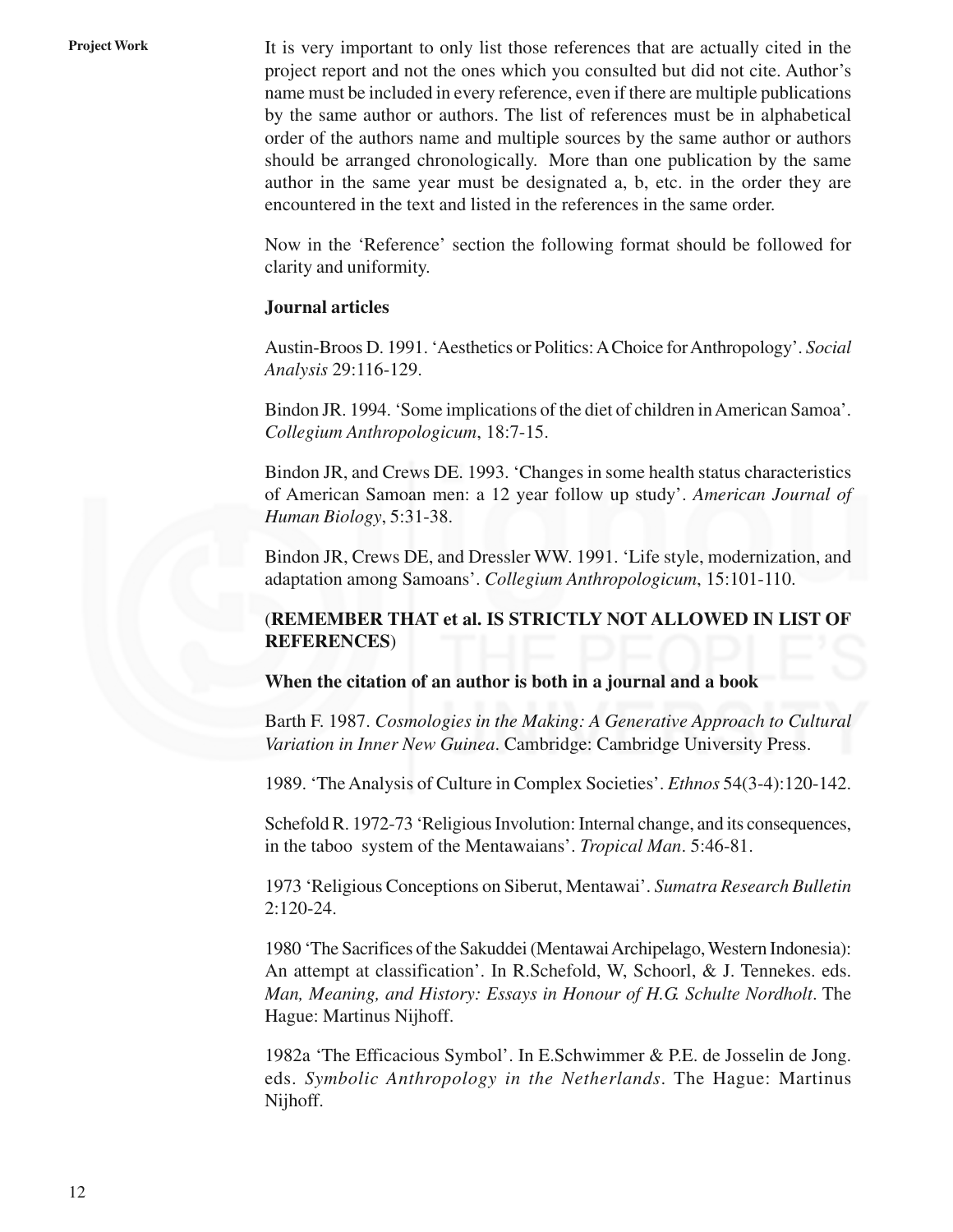#### **Chapter in edited volume reference format Project Work** Project Work

Bindon JR. 1997. 'Coming of age of human adaptation studies in Samoa'. In Ulijaszek SJ and Huss- Ashmore RA, editors. *Human Adaptability: Past, Present, and Future*. New York, Oxford University Press. p 126-156.

Bindon JR, and Zansky SM. 1986. 'Growth and morphology'. In Baker PT, Hanna JM, Baker TS, editors. *The Changing Samoans: Behavior and Health in Transition*. New York: Oxford University Press. p 222-253.

### **Book reference format**

Bachelard, G. 1969. *The Poetics of Space*. Boston: Beacon Press.

Dressler WW. 1991. *Stress and Adaptation in the Context of Culture: Depression in a Southern Black Community*. Albany, NY: SUNY Press.

#### **In edited book**

Abu-Lughod, L. 1992. 'Writing Against Culture'. In R. Fox ed. *Recapturing Anthropology*. Santa Fe: School of American Research.

#### **Website**

For a web site, the first element would be the individual or registered name (give as much information as possible), Year last updated, group responsible for the site with their address (if available/applicable), the date site was last updated, the date of access, and the URL address. The in-text citation would be (WHO, 1999).

WHO Country Health Information Profile: Samoa. U.N. W.H.O., Manila, Philippines. (updated July 1, 1999; accessed February 23, 2007). http://www.who. org.ph/chip/ctry.cfm?ctrycode=sma&body=sma.htm&flag=sma.gif& ctry=SAMOA.

# **1.9 PROJECT WORK SUBMISSION**

One copy of Project Work has to be submitted to the RSC Registrar, SED (Student Evaluation Division), IGNOU, Maidan Garhi, New Delhi – 110068. The project work/dissertation may be submitted either by insured registered post/insured speed post or by hand in the Student Evaluation Division, IGNOU, Maidan Garhi, New Delhi-110068.

MAAN PROJECT REPORT (MANI- 003) should be written prominently on the top of the envelope. This will facilitate sorting of project reports for various programmes received in SED of IGNOU. The project work/dissertation may be submitted in either of the two slots, i.e., in April each year for accountability in June Term End Examination, or in October each year for accountability in December Term End Examination.

### **Date of Submission**

The schedule for submission of Final Report for the July/January academic sessions is as follows: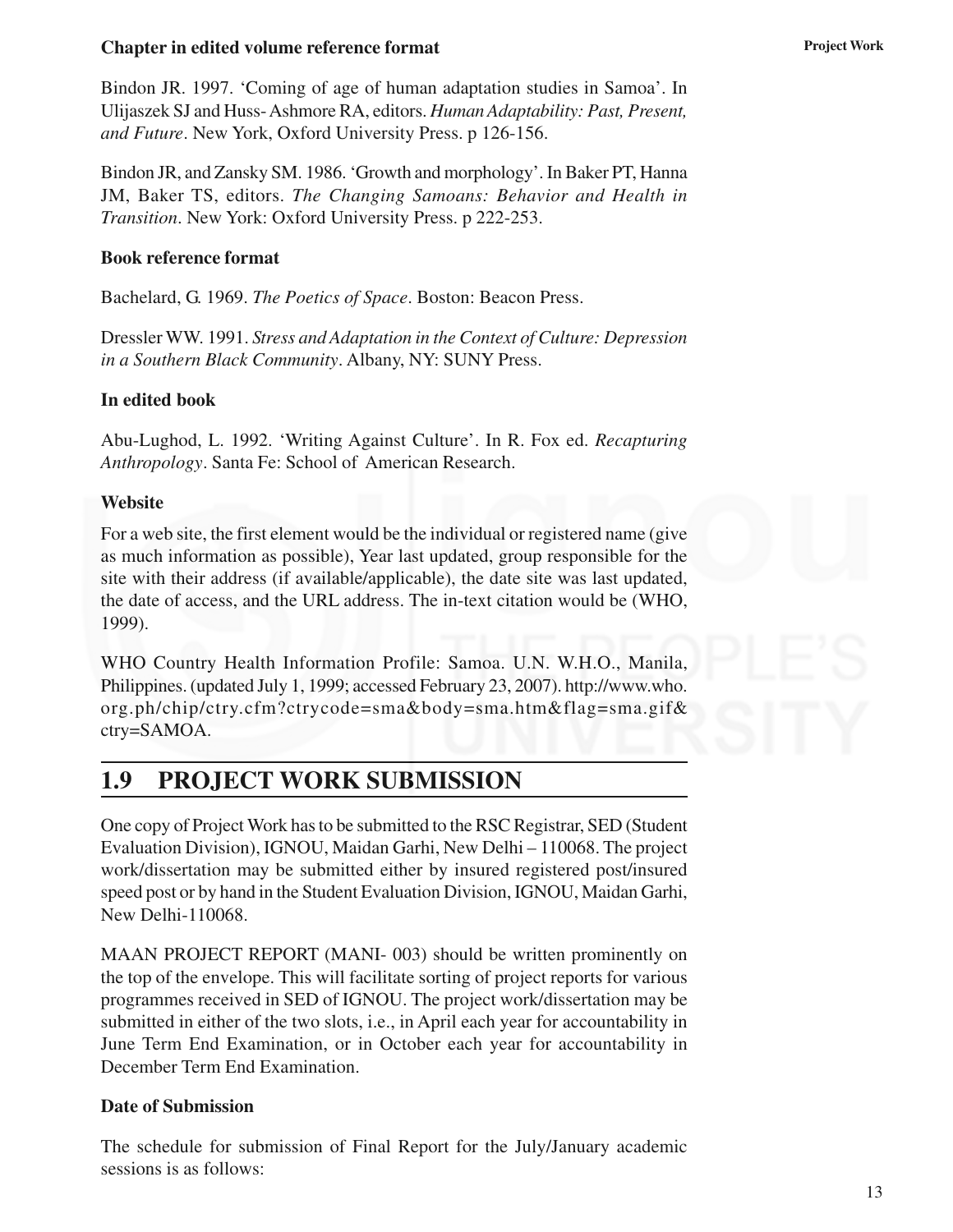**Project Work** Before 30th April (for June Term End Examination) for July Session

Before 31st October (for December Term End Examination) for January Session Submission of the Project Work Dissertation (one copy) to: The Registrar (SED) IGNOU, Maidan Garhi New Delhi-110068

# **1.10 CRITERIA FOR EVALUATION**

Your project work will be evaluated on the following points with marks indicated against each point:

| <b>Maximum Marks</b>                                               | 100 |
|--------------------------------------------------------------------|-----|
| Objectives, Hypotheses, and Research Methodology                   | 25  |
| Review of Literature                                               | 10  |
| Data Analysis, Description, Model Plan for Action and Presentation | 40  |
| <b>Overall Presentation</b>                                        | 10  |
| <b>Bibliography/References</b>                                     | 10  |
| Index                                                              | 05  |

# **1.11 GENERAL INSTRUCTIONS RELATED TO THE PROJECT WORK**

- The project work should be original. The medium of language to be used is English.
- Originality requires you to NOT copy or reproduce your work from other published or unpublished project work. Doing so would result in plagiarism and such work would be subject to cancellation.
- The research methodology adopted by you should be mentioned at the beginning of your work.
- Reference cited should be provided at the end.
- The length of the report may be about 10,000 words and should be typed in one and a half space.
- The project should depict an area map i.e. the area where you conduct your study.
- The project preferably should contain photographs. A couple of photographs should also depict you conducting research in the field.
- The report should finally be typed in A-4 size paper
- It should be submitted in spiral bound.
- The project report should categorically include the following:
	- Ø Approved proforma for project proposal from mentor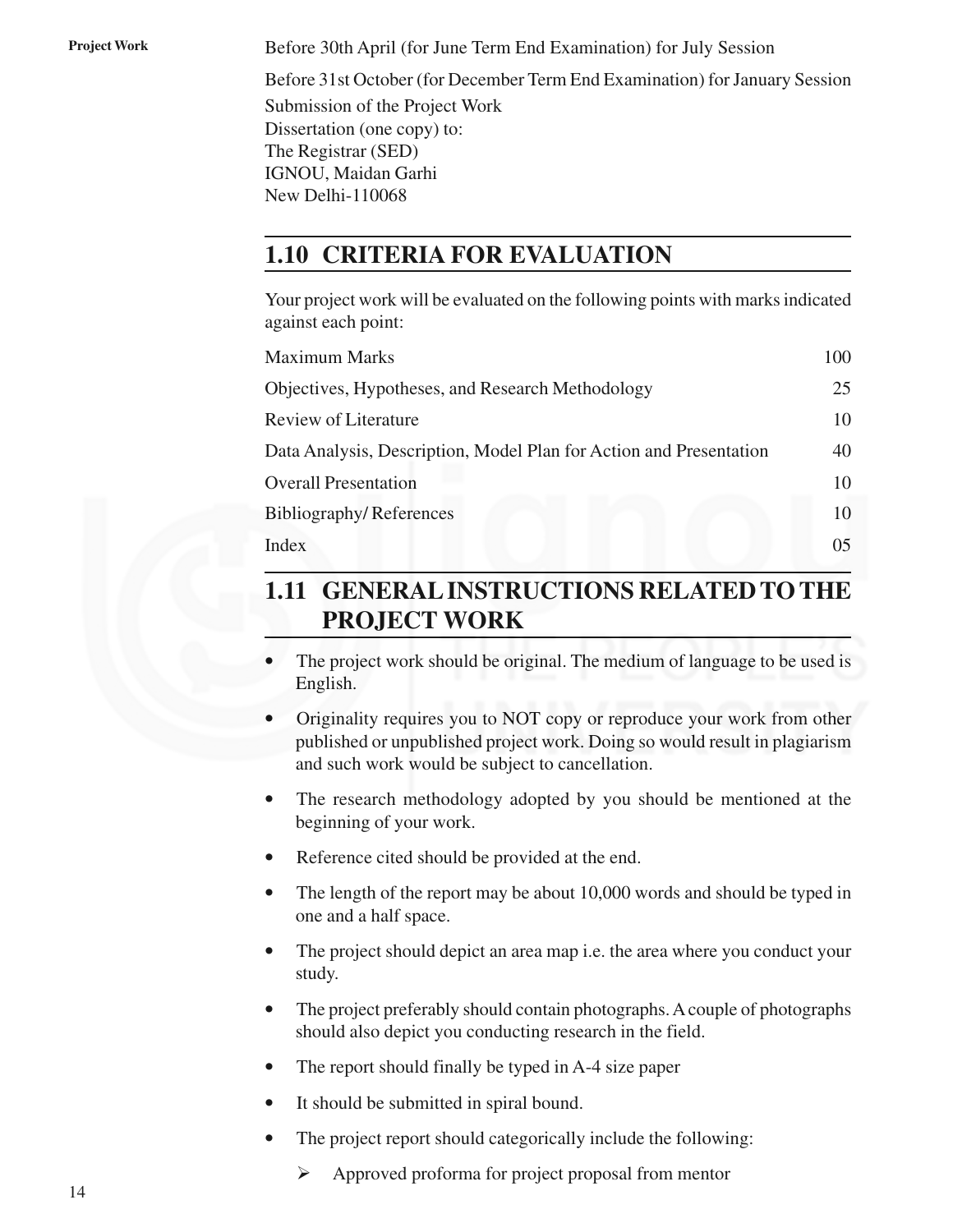- Ø Project proposal **Project Work**
- $\triangleright$  Certificate of originality
- Project reports received otherwise will not be accepted.
- The project should be conducted as an individual and not as a group.

# **1.12 OTHER IMPORTANT MATTER**

You must make sure that your project report contains the following:

- Approved proforma for the project proposal (Appendix I)
- Project proposal
- Certificate of originality (see Appendix IV)

#### **Do note again:**

- Please write **MAAN PROJECT REPORT (MANI 003)** on the top of the envelope.
- This will assist in categorising different project reports for separate courses.
- The envelope containing the remuneration form for the project guide duly signed by the mentor, should be sent to "Regional Director, Concerned Regional Centre".
- In all correspondences, please quote your Enrolment No.
- In case you secure less than 50% marks, you will have to do the project work/dissertation afresh.
- Students are advised to contact the Regional Study Centres of the University for the formalities and procedures in this regard.
- You must retain the project guide till the completion of the entire MAAN Programme.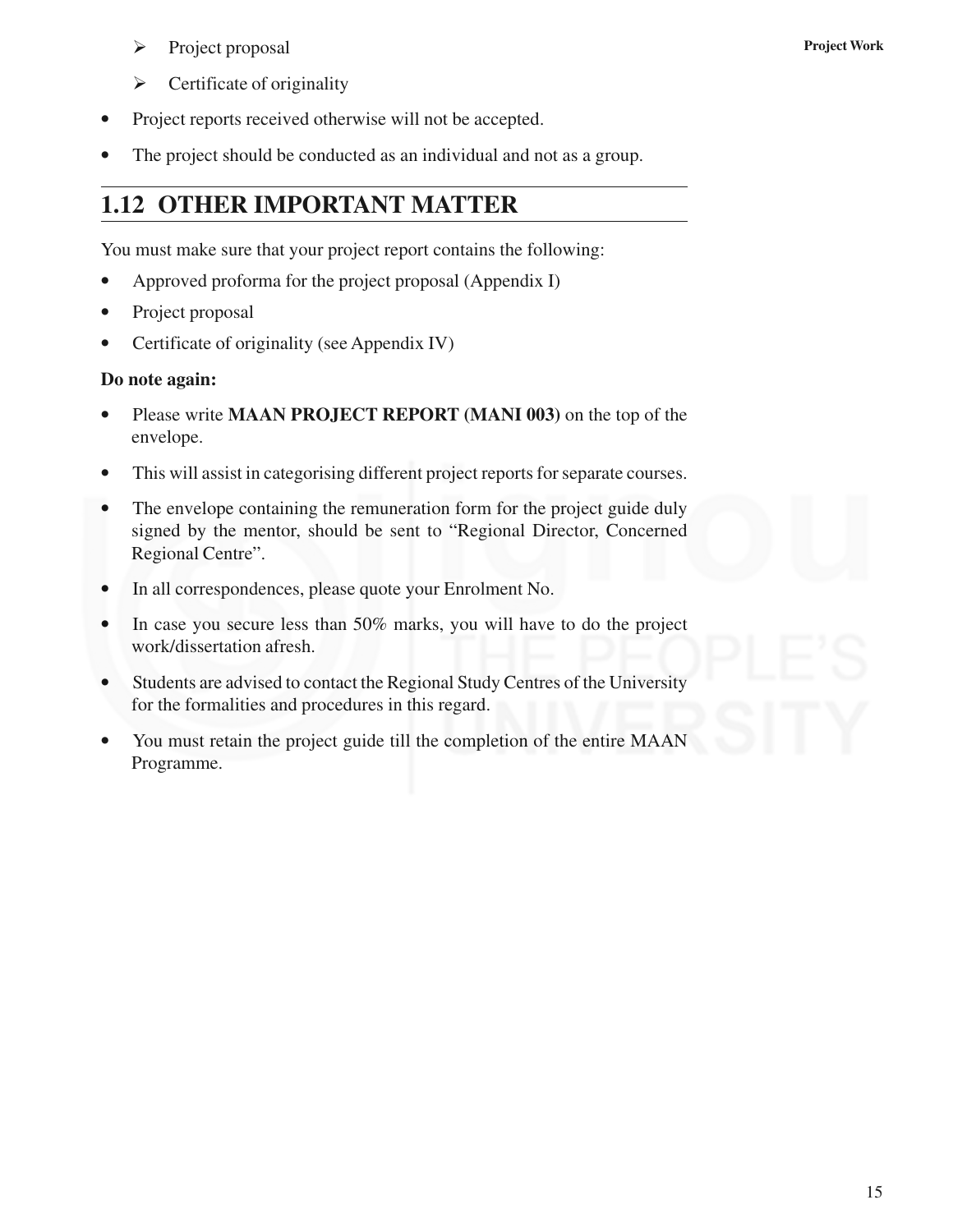| Proforma for Approval of Project Proposal (MAAN: MANI 003)                       |  |
|----------------------------------------------------------------------------------|--|
|                                                                                  |  |
|                                                                                  |  |
|                                                                                  |  |
|                                                                                  |  |
|                                                                                  |  |
|                                                                                  |  |
|                                                                                  |  |
| Programme Code: MAAN Course Code: MANI 003                                       |  |
|                                                                                  |  |
|                                                                                  |  |
|                                                                                  |  |
|                                                                                  |  |
| (Note: Enclose the Project Synopsis)                                             |  |
|                                                                                  |  |
|                                                                                  |  |
|                                                                                  |  |
|                                                                                  |  |
|                                                                                  |  |
|                                                                                  |  |
| Is the Supervisor an Academic Counsellor of MAAN Programme of IGNOU?<br>Yes / No |  |
|                                                                                  |  |
|                                                                                  |  |
|                                                                                  |  |
|                                                                                  |  |
| No. of Students Currently Working under the Supervisor for MAAN                  |  |
| Note: A Mentor can guide a maximum of 5 candidates Per Session.                  |  |
|                                                                                  |  |
|                                                                                  |  |
|                                                                                  |  |
|                                                                                  |  |
|                                                                                  |  |

| Signature of the Student: | Signature of Mentor: |
|---------------------------|----------------------|
| Date:                     | Date:                |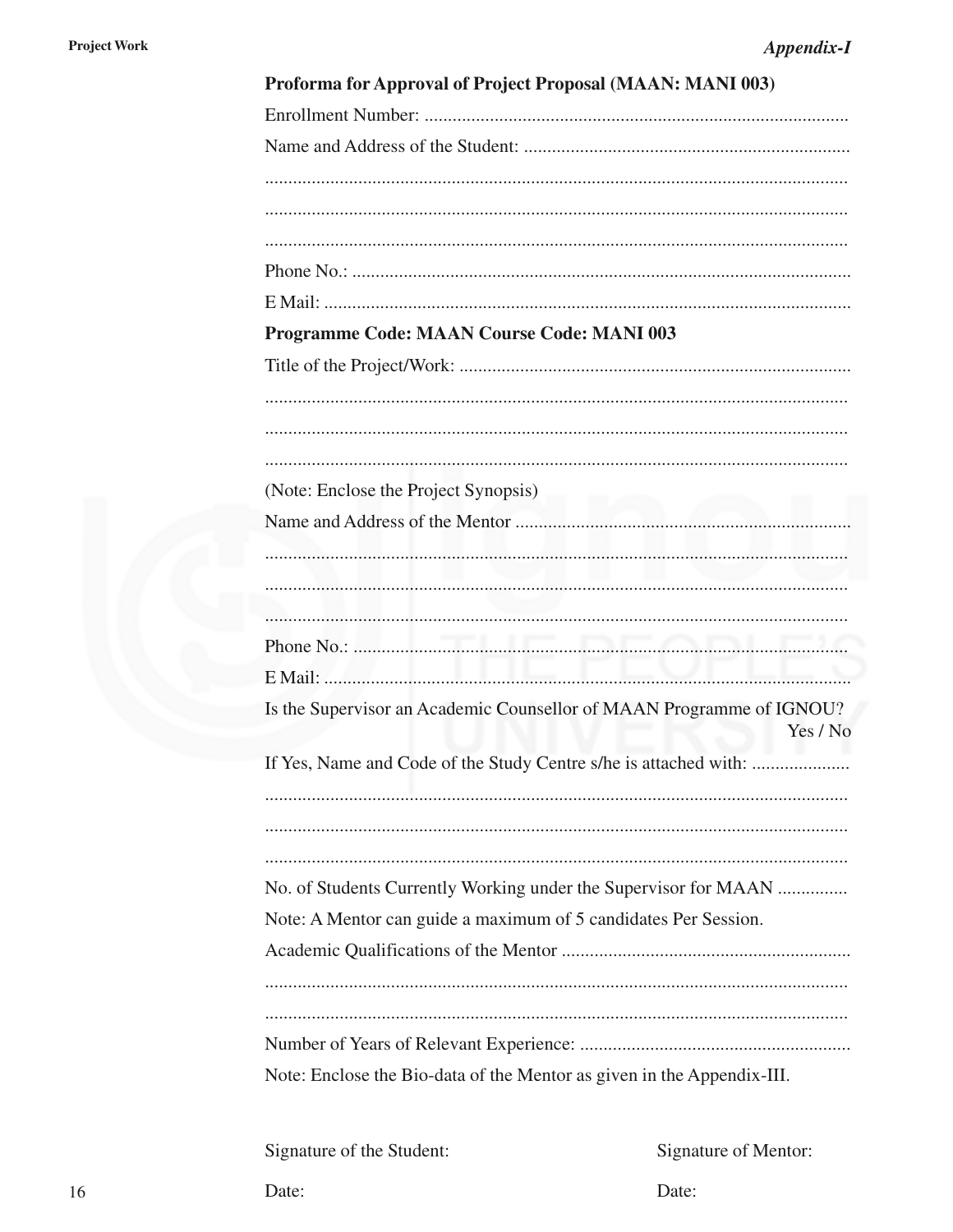### **Consent Letter of Supervisor**

| will be carried out by |
|------------------------|
|                        |
|                        |

(Signature)

Name of the Supervisor:

Date: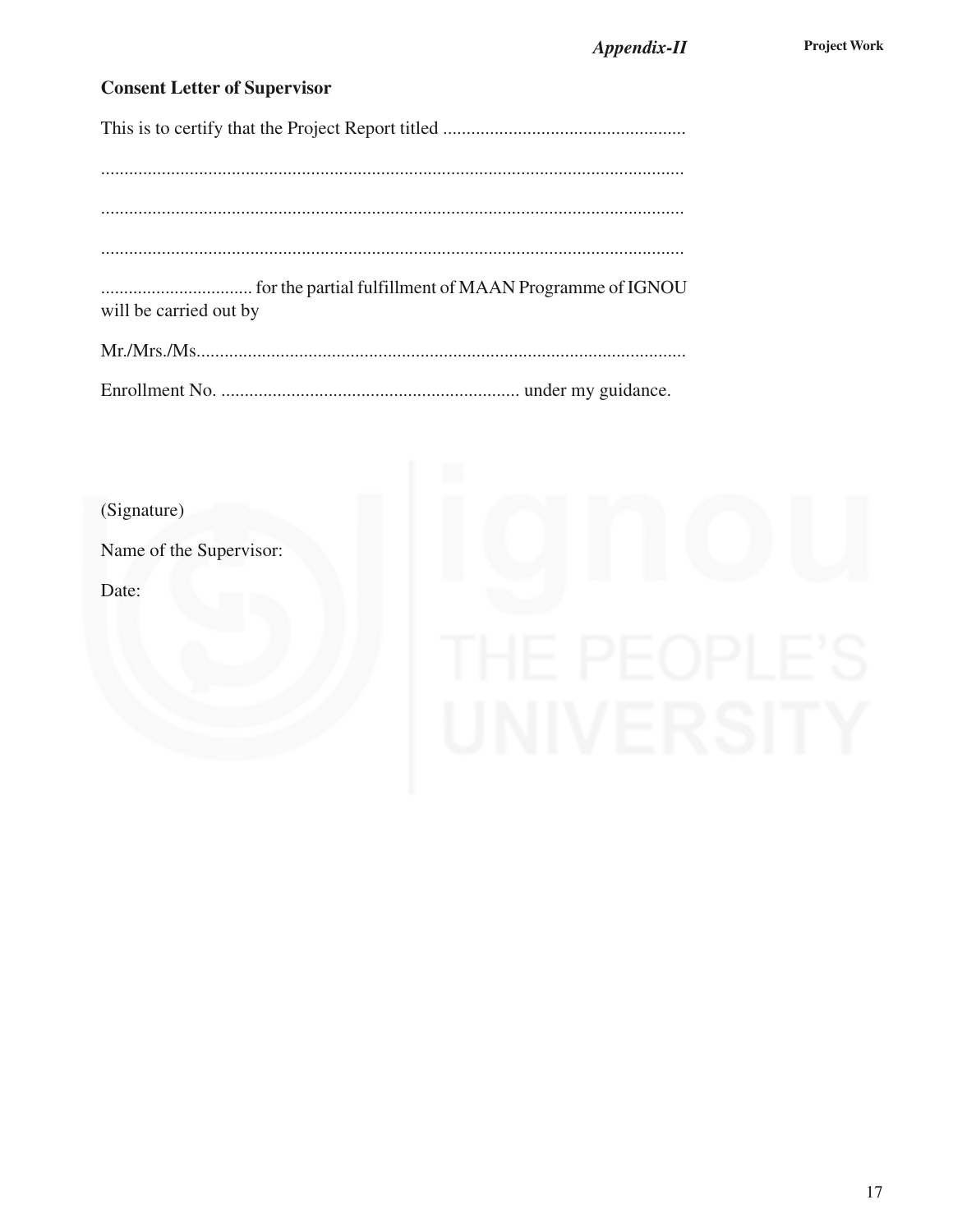| Proforma for Mentor's Bio-data                                  |
|-----------------------------------------------------------------|
|                                                                 |
|                                                                 |
|                                                                 |
|                                                                 |
|                                                                 |
|                                                                 |
|                                                                 |
|                                                                 |
|                                                                 |
|                                                                 |
|                                                                 |
|                                                                 |
|                                                                 |
|                                                                 |
| If yes, specify the Code, Name and Address of the Study Center: |
|                                                                 |
| Name of Study Center:                                           |
|                                                                 |
|                                                                 |
|                                                                 |
|                                                                 |
|                                                                 |
|                                                                 |
|                                                                 |
| Note: A Mentor can guide a maximum of 5 candidates Per Session. |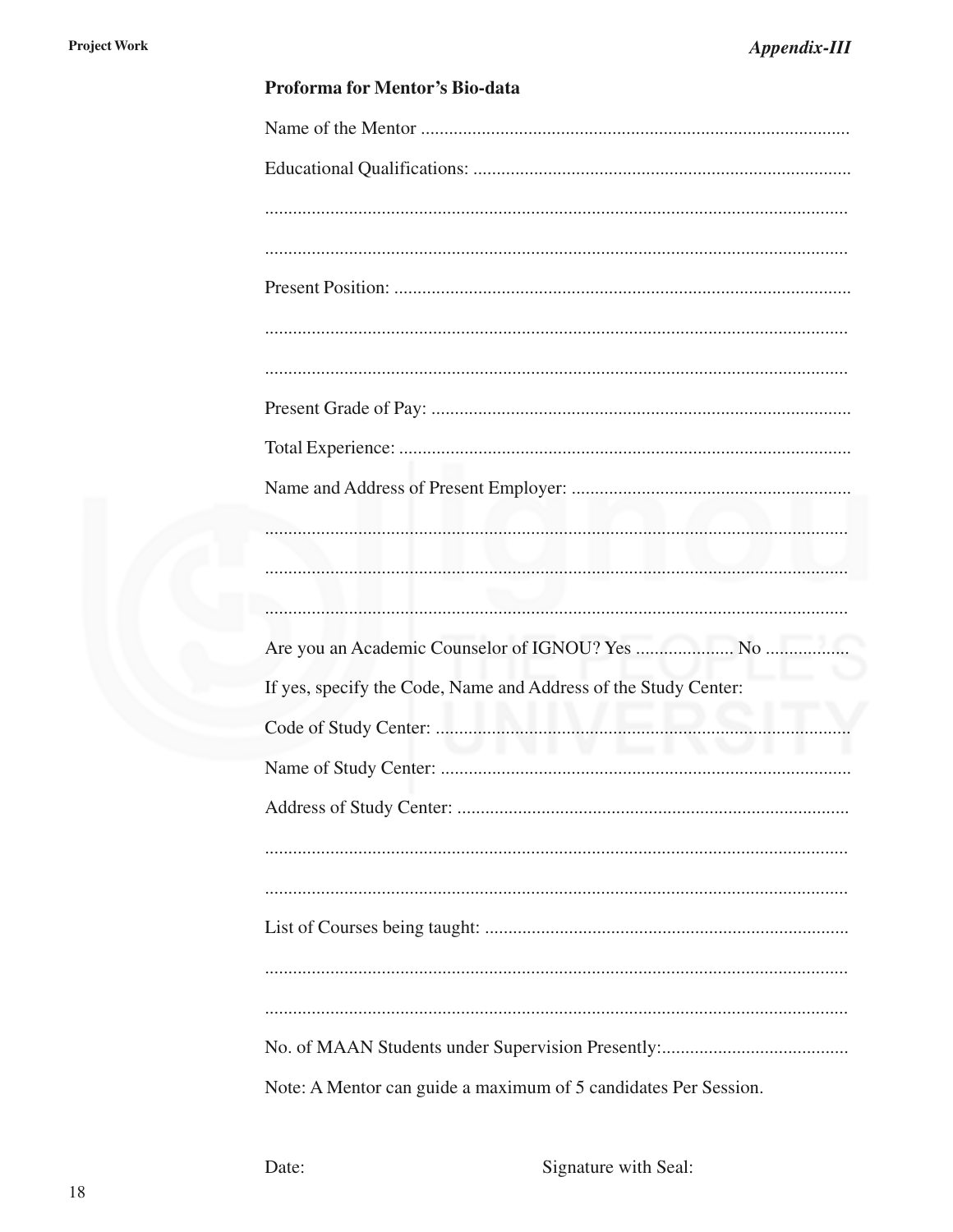| Cover Page of the project work will contain the following:                                                  |
|-------------------------------------------------------------------------------------------------------------|
|                                                                                                             |
|                                                                                                             |
| (Supervisor's Name)                                                                                         |
|                                                                                                             |
| Indira Gandhi National Open University                                                                      |
| In Partial fulfillment of the requirement for the award of the degree of Master's<br>in Anthropology (MAAN) |
|                                                                                                             |
|                                                                                                             |
|                                                                                                             |
|                                                                                                             |
|                                                                                                             |
| First Page of the project work will contain the following:                                                  |
|                                                                                                             |
|                                                                                                             |
|                                                                                                             |
|                                                                                                             |
|                                                                                                             |
|                                                                                                             |
|                                                                                                             |

Project work submitted to Indira Gandhi National Open University in partial fulfillment of the requirement for the award of MAAN Degree. I hereby declare that this is my original work and has not been submitted or copied from elsewhere.

| Signature of the candidate: | Date:    |
|-----------------------------|----------|
| Name of the candidate:      | Address: |
| Certificate of Originality  |          |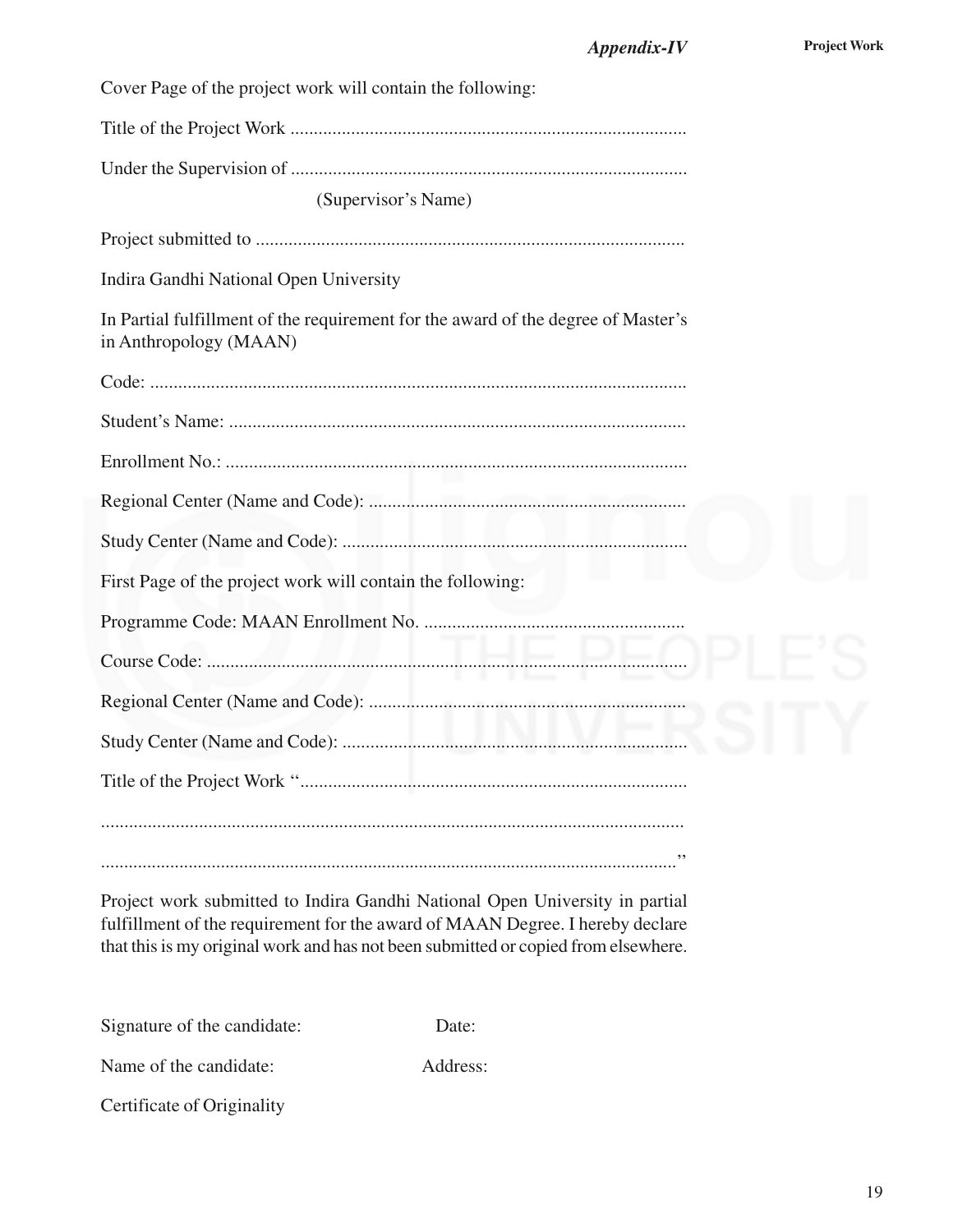**Project Work** This is to certify that the Project Work titled "....................................................

............................................................................................................................. ............................................................................................................................. ............................................................................................................................. .............................................................................................................................''

submitted to Indira Gandhi National Open University in partial fulfillment of the requirement for the award of Master's Degree in Anthropology (MAAN) is an original work carried out by

Mr./Mrs./Ms. .......................................................................................................

Enrollment Number: ............................................................................................

The contents of this Project Work are a genuine work done by the student and has not been submitted whether to this University or to any other University/ Institute for the fulfillment of the requirement of any course of study.

| Signature of the Student: | Signature of the Mentor:          |
|---------------------------|-----------------------------------|
| Name:                     | Name:                             |
| <b>Enrollment Number:</b> | Designation:                      |
| Place:                    | Name of Institution/Organisation: |
| Date:                     | Date:                             |
|                           |                                   |